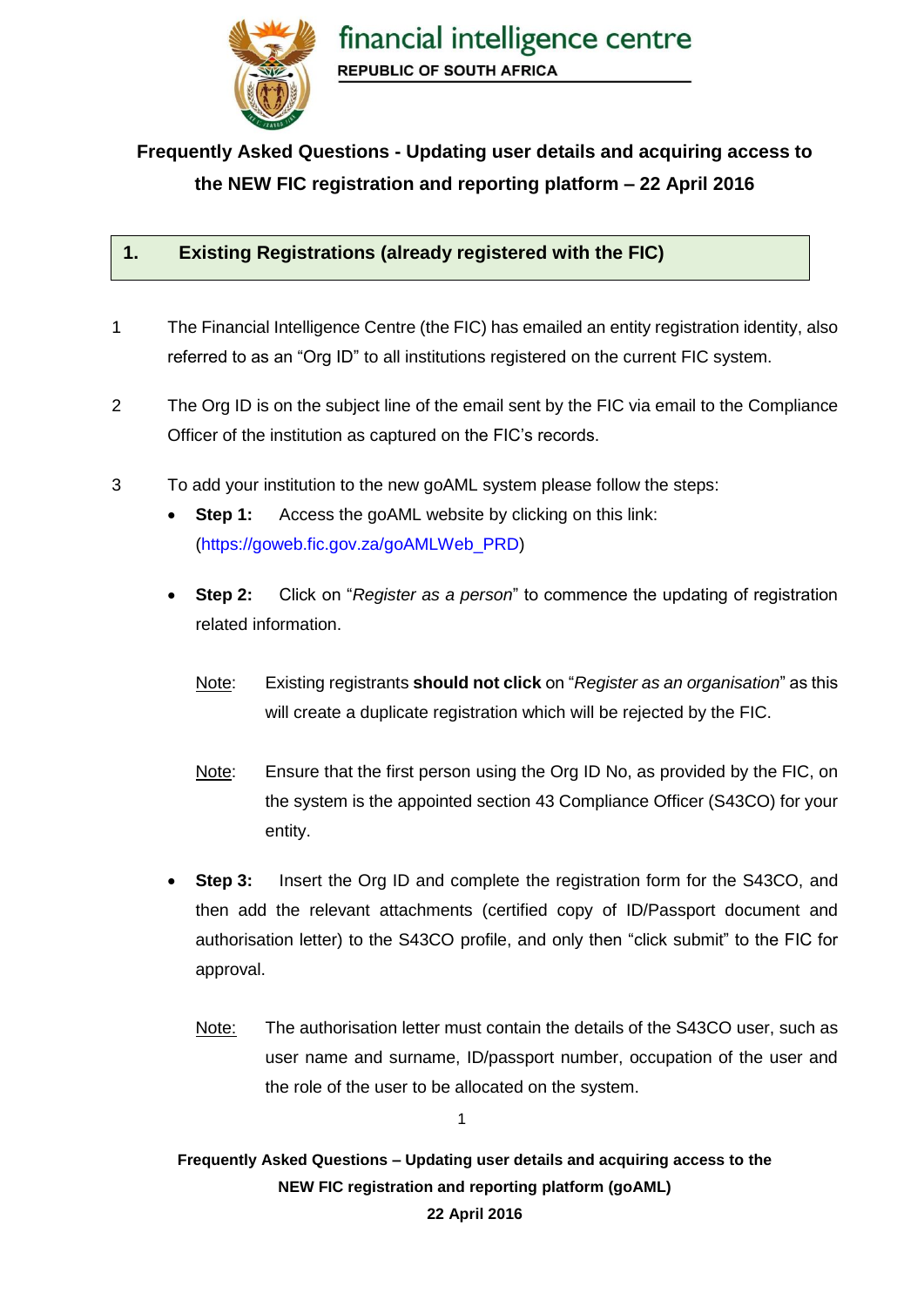

- **Step 4:** Upon receiving an email from the FIC confirming successful account registration, the S43CO then logs onto the registration platform, using the Org ID and approved user credentials, to update and verify the institution's details, by making changes where necessary.
	- Note: The mandatory details such as Email, Name, Trade As Name, Incorp. /Reg Number, Telephone and address details either must be provided or updated to ensure successful submission of all reports to the FIC.
- **Step 5:** Once confirmation has been sent by the FIC confirming the successful updating of the institutions details (account registration), the registration is complete if no further users need be added, and the S43CO is now able to file reports with the FIC.
	- Note: If the entity requires the registration of further delegated users, then the S43CO must communicate the Org ID to these delegated users (including the Money Laundering Reporting Officers (MLROs), so they can commence their user registration as an MLRO of the entity.
	- Note: Kindly now refer to the instructions in section 4 below on how to add delegated users including MLROs.
- 4 Please access the following document links to assist you with registration:
	- Process flow diagram [\(Link\)](https://www.fic.gov.za/DownloadContent/NEWS/PRESSRELEASE/goAMLNews/Registration%20Take-on%20Process%20v1%201.pdf);
	- Registration guideline for accountable and reporting institutions [\(Link\)](https://www.fic.gov.za/DownloadContent/NEWS/PRESSRELEASE/goAMLNews/goAML%20Registration%20AIRI.pdf).
- 5 **Note:** If you have not received an Org ID No. from the FIC, kindly contact the FIC Compliance Call Centre on **0860 222 200** to obtain your Org ID No.
- 6 **DO NOT register as a new organisation.**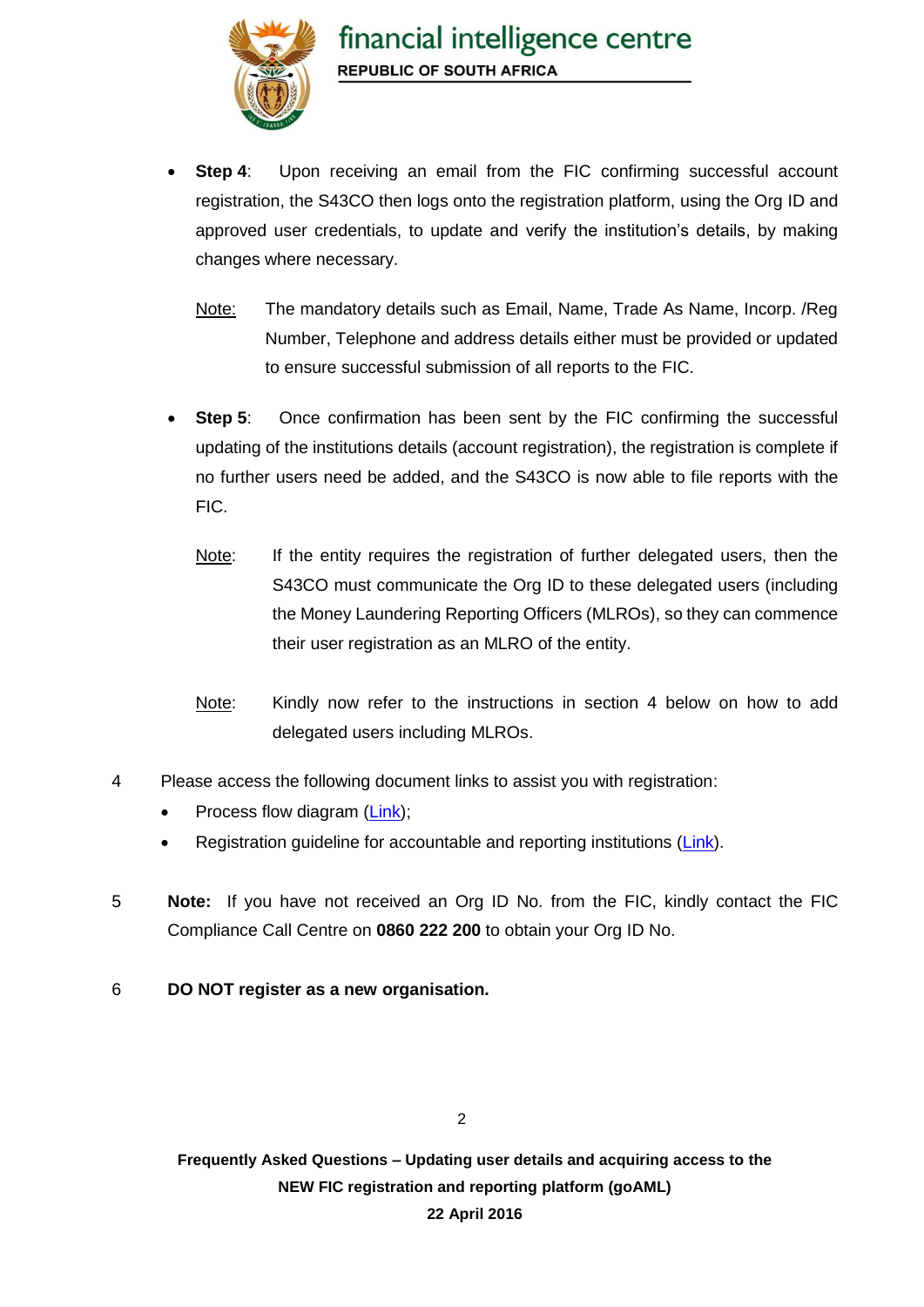

## **2. New Registrations (not registered with the FIC)**

- 1 If you have not previously registered with the FIC, kindly follow the steps below to register:
	- **Step 1:** Access the new platform on the FIC website using the link [\(https://goweb.fic.gov.za/goAMLWeb\\_PRD\)](https://goweb.fic.gov.za/goAMLWeb_PRD) and then click on "**register as an organisation"** to register your entity.
	- **Step 2**: Ensure that the first person to register is the S43CO.
	- **Step 3**: Complete all necessary fields on the system (both for the organisation and user) and attach a certified copy of an ID/passport of the S43CO and an authorisation letter from the entity when registering. The authorisation letter must contain the user name and surname, ID/passport number, occupation of the user and the role of the user to be allocated on the system.
	- **Step 4:** Once the registration form has been submitted a registration reference number will be provided. The reference number is used for any registration related enquiries.
	- **Step 5:** The S43CO will receive an email from the FIC confirming the approval or rejection of the registration. Once the registration has been approved, the S43CO is required to communicate the Org ID No to further delegated users (if any) within their institution who are permitted to use the system, where applicable. These users include MLROs.

Note: All delegated users, including MLROs must also register as users on the system by clicking on "*Register as a person*" and inserting the Org ID of their entity, to add themselves as a user of their institution.

3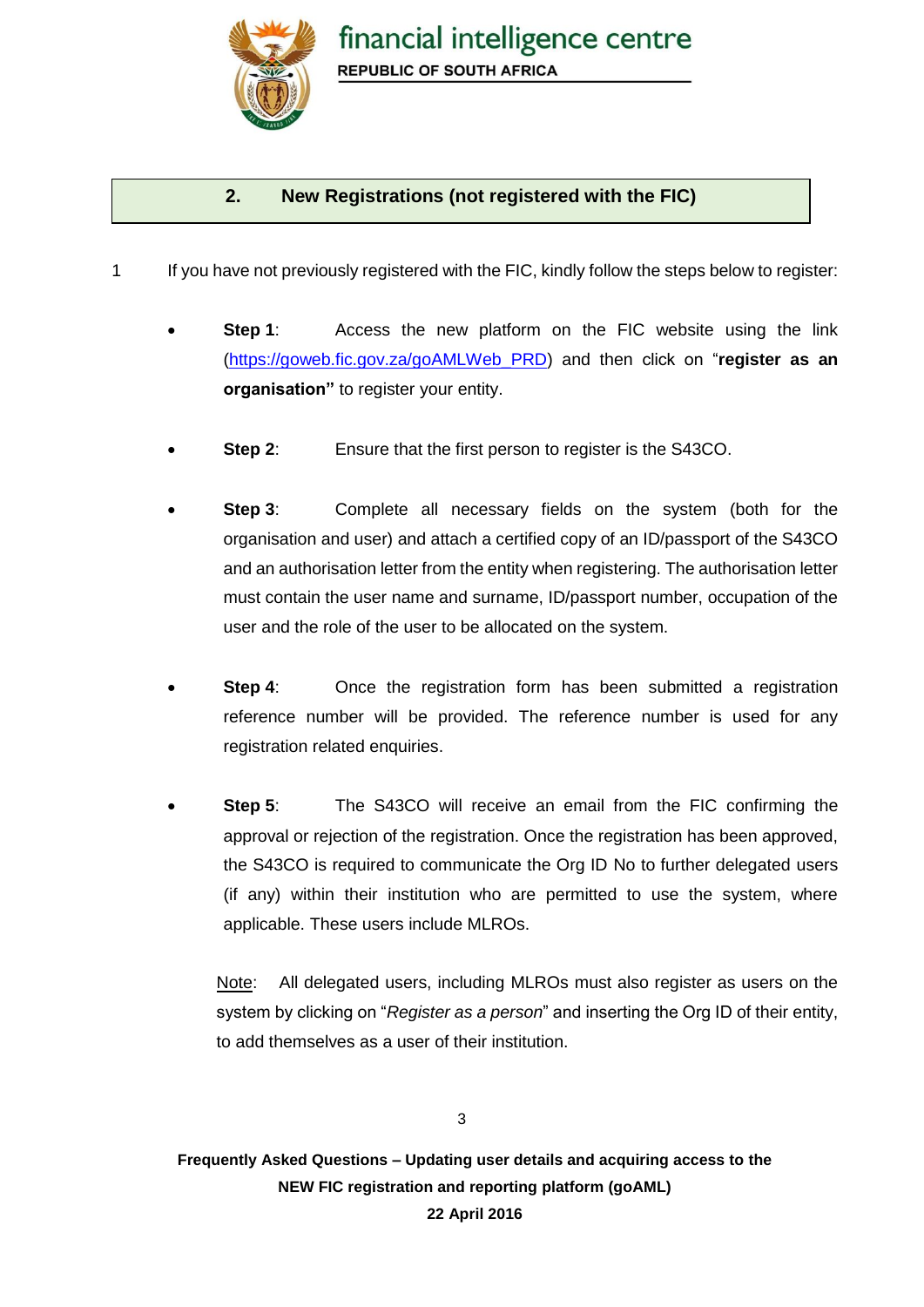

Note: All delegated users, including the MLRO must also attach an authorisation letter explaining their user details, such as user name and surname, ID/passport number, occupation of the user, and the type of MLRO user role to be allocated on the system. The MLRO must also attach a certified copy of their ID.

Note: Kindly refer to the instructions in 4 below to add MLROs.

- 2 Please access the following document links to assist you with registration:
	- Process flow diagram [\(click here\)](https://www.fic.gov.za/DownloadContent/NEWS/PRESSRELEASE/goAMLNews/Registration%20Take-on%20Process%20v1%201.pdf)
	- Registration guideline for accountable and reporting institutions [\(click here\)](https://www.fic.gov.za/DownloadContent/NEWS/PRESSRELEASE/goAMLNews/goAML%20Registration%20AIRI.pdf)
	- Public Compliance Communication 05A on Registration [\(click here\)](http://www.fic.gov.za/DownloadContent/NEWS/PRESSRELEASE/160330%20PCC05A%20web%20note%20(final)5.pdf).
- 3 Once the FIC has reviewed and approved the user details of the S43CO, an email will be sent by the FIC confirming successful account registration.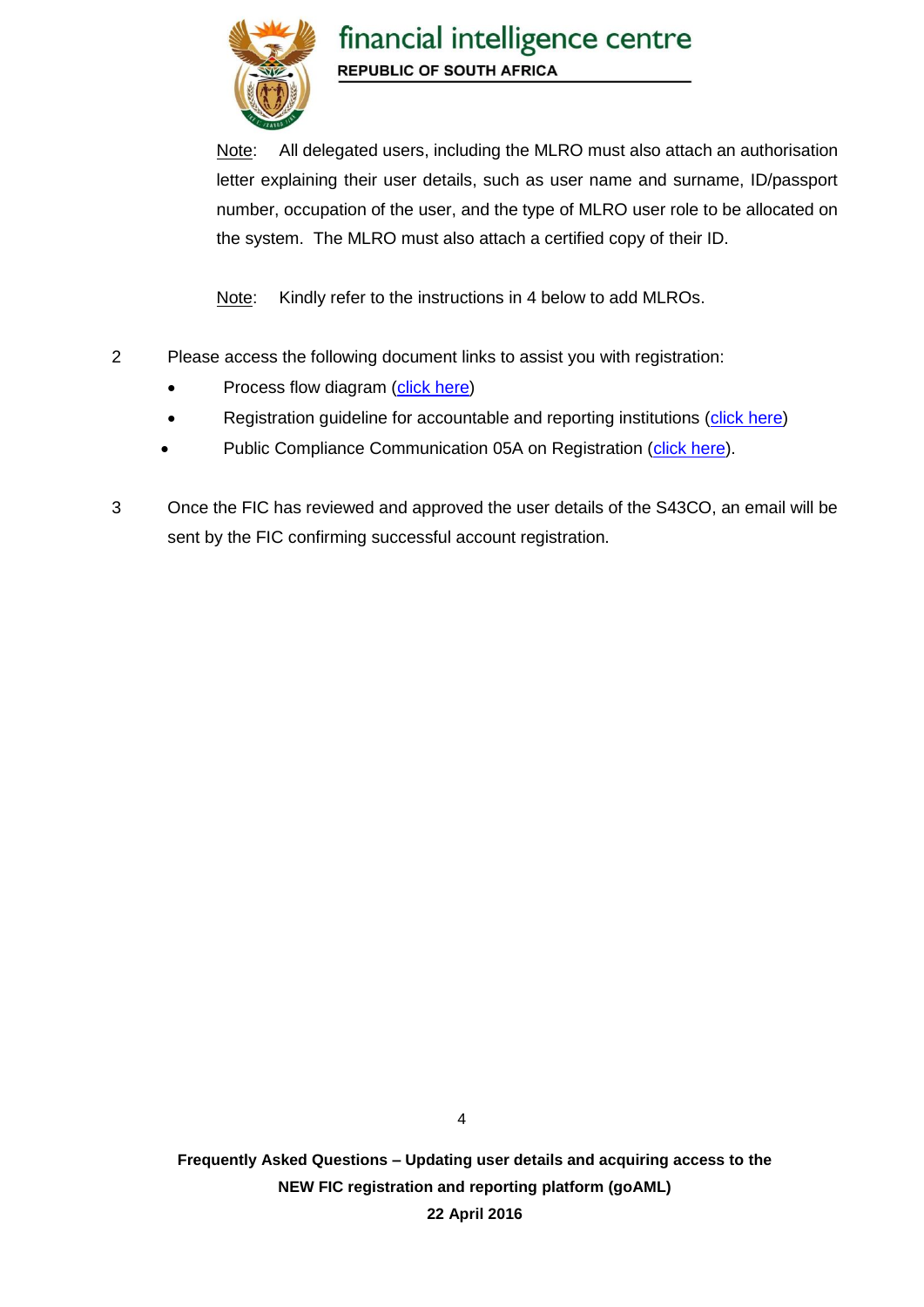

### **3. Updating of entity details**

- 1 Once confirmation of registration has been received from the FIC, the S43CO must logon with his/her user login credentials and update the details of the institution.
- 2 To update entity details the S43CO must follow these steps:
	- Step 1: The S43CO must login to the FIC system on this link [https://goweb.fic.gov.za/goAMLWeb\\_PRD\)](https://goweb.fic.gov.za/goAMLWeb_PRD) using the user login credentials they acquired during the registration process.
	- **Step 2**: Once S43CO has logged in, he/she must go to the **Admin** menu, then click on the **Active Organisations** menu, select the entity they want to update and click on **New Change Request**.
	- **Step 3**: The S43CO must then update entity details like the name, registration number, license number, email, reporting obligation, telephone number, address of the institution etc.
- 3 The FIC will verify this information and upon approval send a detailed confirmation email to the institution. Upon receipt of this email, the S43CO of the institution must communicate the Org ID to their additional users to enable them to register on the system.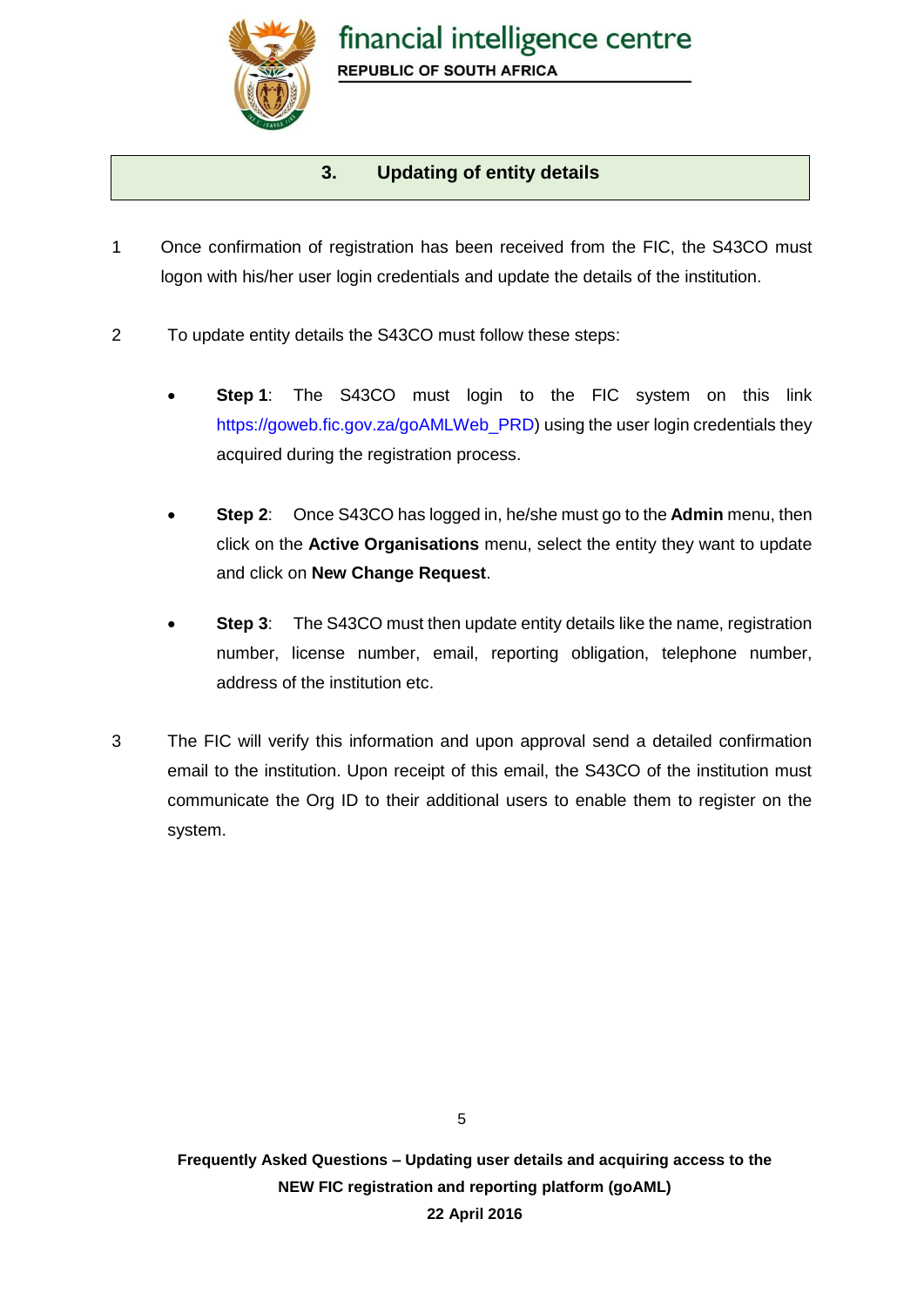

#### **4. Adding delegated users including MLROs, where applicable**

- 1 Once the S43CO has received a registration confirmation from the FIC and has updated the entity details on the FIC system, the S43CO of the institution must communicate the Org ID to additional delegated users (including MLROs) within their organisation who need to use the system to enable them to register on the system.
- 2 Once the delegated users receive the Org ID from the S43CO, they must follow these steps to register:
	- **Step 1**: Go to the goAML website on [\(https://goweb.fic.gov.za/goAMLWeb\\_PRD\)](https://goweb.fic.gov.za/goAMLWeb_PRD) and **register as a person.**
	- **Step 2**: In the **organisation ID** field, provide the **Org ID No.** emailed to them by the S43CO.
	- **Step 3**: Attach a certified copy of an ID/passport and an authorisation letter from the entity when registering. The authorisation letter must contain the user name and surname, ID/passport number, occupation of the user and the role of the user to be allocated on the system.
	- **Step 4:** Once the delegated user has added their details, they must notify their S43CO who must first internally approve the delegated user's registration and thereafter the FIC will verify and approve the individual users and confirm such additional user credentials via email to the delegated user.
	- Note: Delegated users including MLROs must register by clicking on "Register as a person" and by inserting the Org ID No. of their entity, to add themselves as a user of their institution.
	- Note: The delegated user must attach a certified copy of their ID with an authorisation letter explaining their user details, such as user name and surname, ID/passport number, occupation of the user, and the type of user role to be allocated on the system.
- 3 Please access the following document links to assist you with registration:
	- Process flow diagram [\(click](https://www.fic.gov.za/DownloadContent/NEWS/PRESSRELEASE/goAMLNews/Registration%20Take-on%20Process%20v1%201.pdf) here).
	- Registration guideline for accountable and reporting institutions [\(click here\)](https://www.fic.gov.za/DownloadContent/NEWS/PRESSRELEASE/goAMLNews/goAML%20Registration%20AIRI.pdf).
	- Public Compliance Communication 05A on Registration [\(click here\)](http://www.fic.gov.za/DownloadContent/NEWS/PRESSRELEASE/160330%20PCC05A%20web%20note%20(final)5.pdf).

6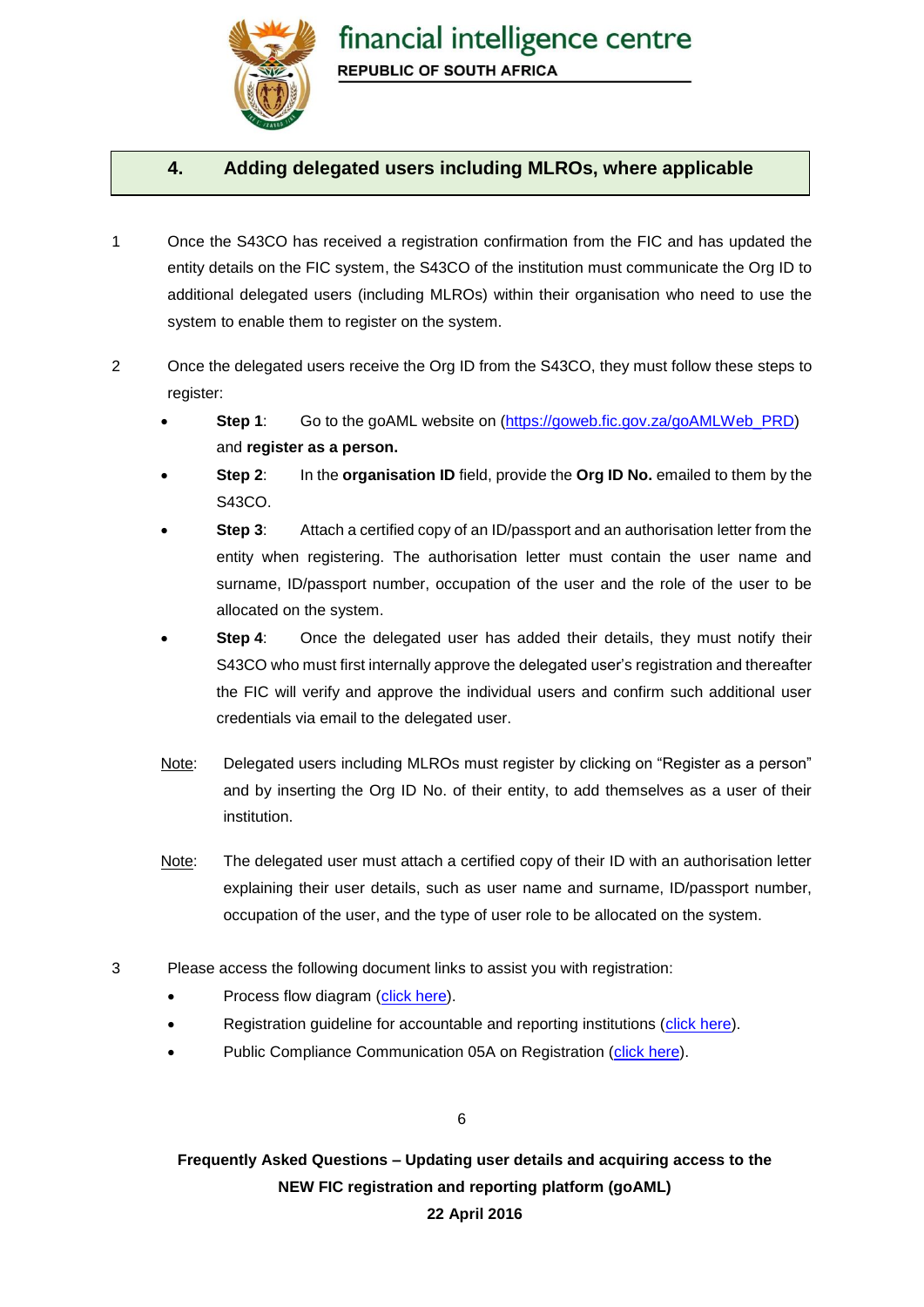

## **4. Sole Proprietors**

The following must be noted for institutions that are sole proprietors, when registering on goAML:

- 1. A Sole Proprietor that must register as an accountable or reporting institution (such as Attorneys, Estate Agents, Kruger Rand Dealers, Financial Services Provider, Motor Vehicle Dealers etc.) would have to assume the S43CO user role.
- 2. A Sole Proprietor would be expected to issue an authorisation letter in which he/she advises the following; full name and surname, ID/Passport identity number, relationship to institution (i.e. Sole Proprietor).
- 3. A Sole Proprietor may elect to appoint additional personal to report to the FIC on its behalf. These users will have to be appointed in terms of section 43 of the FIC Act, and will have to register as MLROs as per the process communicated.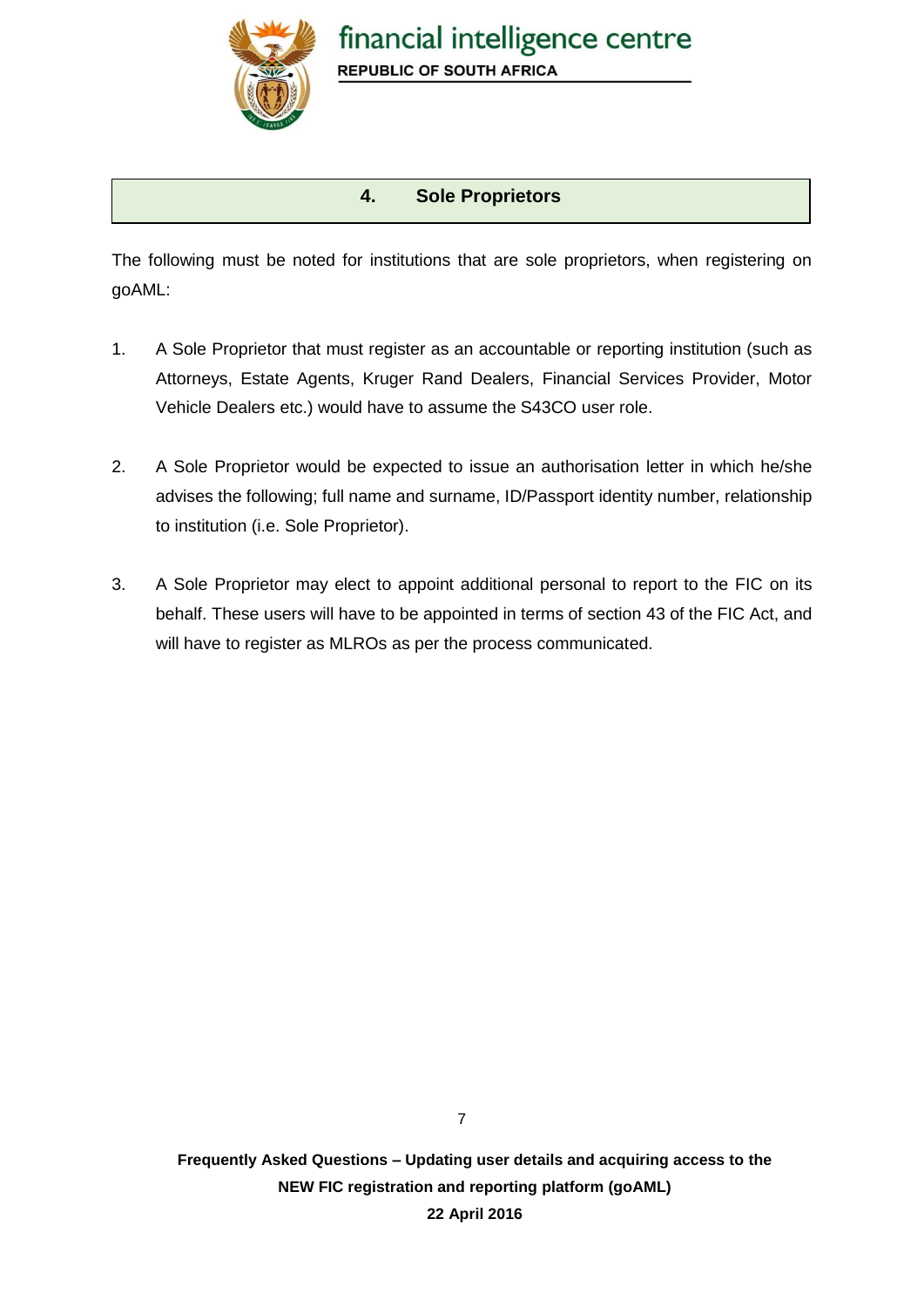

## **5. Important information for all registrations**

- If you have previously registered with the FIC but have not received an Org ID from the FIC, kindly contact the FIC Compliance Call Centre on **0860 222 200** to obtain your Org ID.
- DO NOT register as a new organisation, if you have previously registered with the FIC.
- The first person to register must be the S43CO.
- Do ensure that your organisation business type and your reporting obligation fields contain the applicable FIC Act schedule item (Schedule 1 or Schedule 3 to the FIC Act) that your institution falls under in terms of the FIC Act.
- All persons registering must ensure that they attach a certified copy of an ID or passport and an authorisation letter.
- All fields with an asterisk (\*) are mandatory and must be completed as part of the registration process.
- All registrations must be approved by the FIC prior to activation.
- The S43CO must approve all MLRO registrations prior to the FIC's final approval.